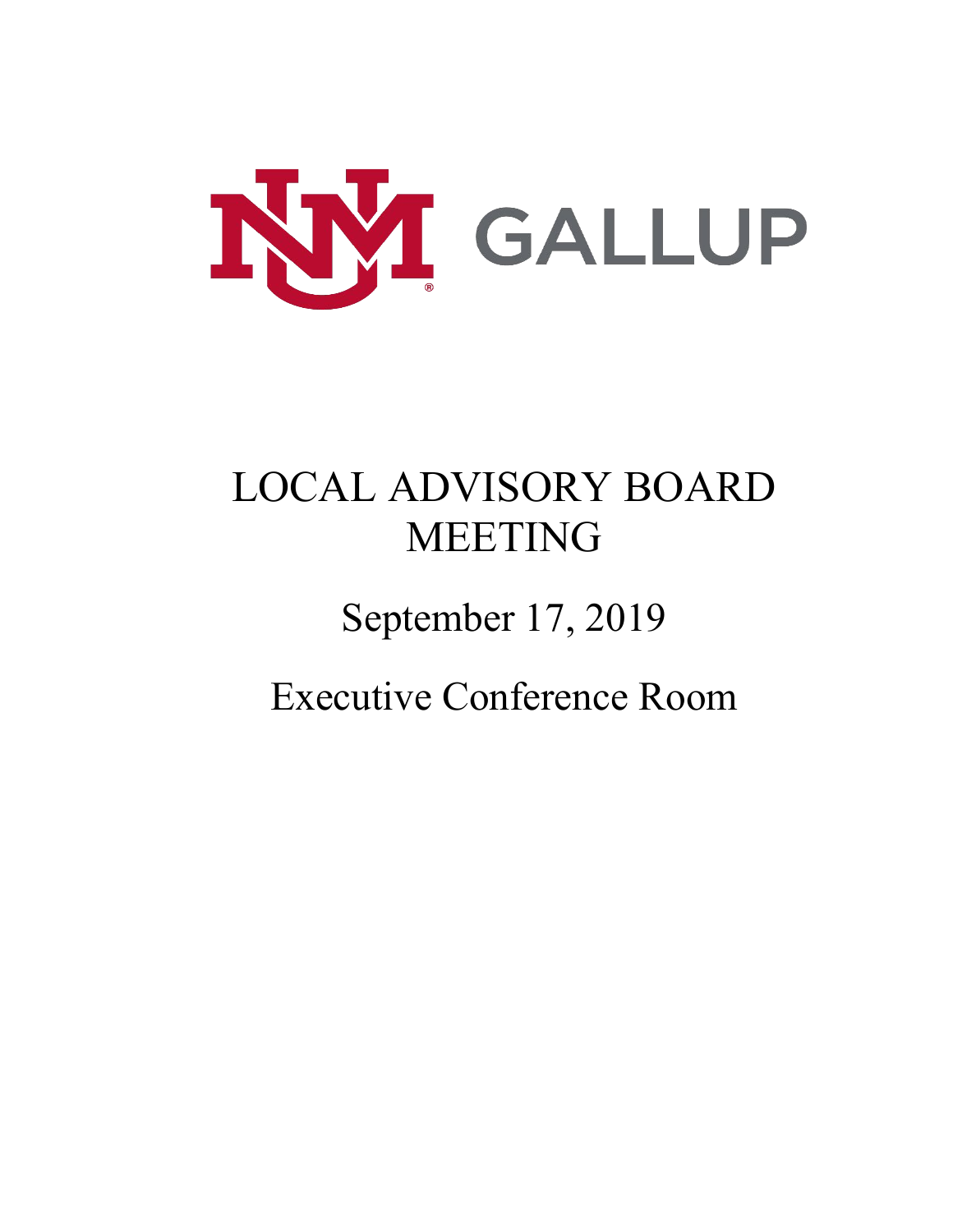

#### UNM Gallup Local Advisory Board Meeting Room GH1216 --- 705 Gurley Avenue September 17, 2019 --- 1:00 PM Gallup, NM 87301

#### **Agenda**

- I Call to Order, Confirmation of a Quorum, Adoption of the Agenda Local Advisory Board Chair Ralph Richards
- II Vote to Approve Minutes: August 20, 2019 Regular Meeting Ralph Richards

III Public Comment Related to Items on the Agenda (limit 3 min. per speaker) **All speakers must sign in with the Recording Secretary**

- IV Comments from Local Advisory Board Members related to items on the Agenda.
- V CEO Report James Malm
	- a. UNM-Gallup Weekly Activity Report Enrollment Dashboard: Published 9/16/2019
	- b. UNM-Gallup Campus Summary of Current and Plant Funds Report: 2020 Period 2
- VI New Business Ralph Richards
	- a. 2019 McKinley County Local Election Contest/Candidate List
- VII Old Business Ralph Richards
	- a. Student Housing Gerald O'Hare
- VIII Public Comments Not Related to Items on the Agenda (limit 3 min. per speaker) **All speakers must sign in with the Recording Secretary**
- IX Vote to Adjourn for Executive Session Ralph Richards
	- a. *Executive Session pursuant to NM Open Meeting Act Acquisition or Disposal of Real Property or Water Rights, Section 10-15-1-H.(8), NMSA 1978.*
- X **Invite the Public back into the meeting**.
- XI Vote to reconvene the meeting and certification that only the matter described in Agenda Item IX was discussed in Executive Session, and if necessary, final action on the matter discussed in Executive Session that are required to be taken in Open Session.
- XII Adjourn

| Dates to Remember |                                                                                |
|-------------------|--------------------------------------------------------------------------------|
| October 10-11     | <b>UNMG Fall Break, Faculty and Students</b>                                   |
| October 15        | UNMG Local Advisory Board Meeting, Executive Conference Room GH1216 at 1:00 pm |
| November 12       | UNMG Local Advisory Board Meeting, Executive Conference Room GH1216 at 1:00 pm |
| December 5        | Holiday In New Mexico, UNMG Commons from 5:30 to 8:00 pm                       |
| December 14       | UNMG Fall Commencement, Miyamura High School Gym at 10:00 am                   |
| January 21        | UNMG Local Advisory Board Meeting, Executive Conference Room GH1216 at 1:00 pm |
| February 18       | UNMG Local Advisory Board Meeting, Executive Conference Room GH1216 at 1:00 pm |
| March 17          | UNMG Local Advisory Board Meeting, Executive Conference Room GH1216 at 1:00 pm |
| April 21          | UNMG Local Advisory Board Meeting, Executive Conference Room GH1216 at 1:00 pm |
| May 19            | UNMG Local Advisory Board Meeting, Executive Conference Room GH1216 at 1:00 pm |
| June 23           | UNMG Local Advisory Board Meeting, Executive Conference Room GH1216 at 1:00 pm |

If you are an individual with a disability who is in need of a reader, amplifier, qualified language interpreter, or any other form of auxiliary aid or service to attend or participate in the meeting, please contact the Chief Executive Office (505-863-7501) as soon as possible. Public documents, including the agenda and minutes, can be provided in various accessible formats. Please contact the Chief Executive Office if a summary or other type of accessible format is needed.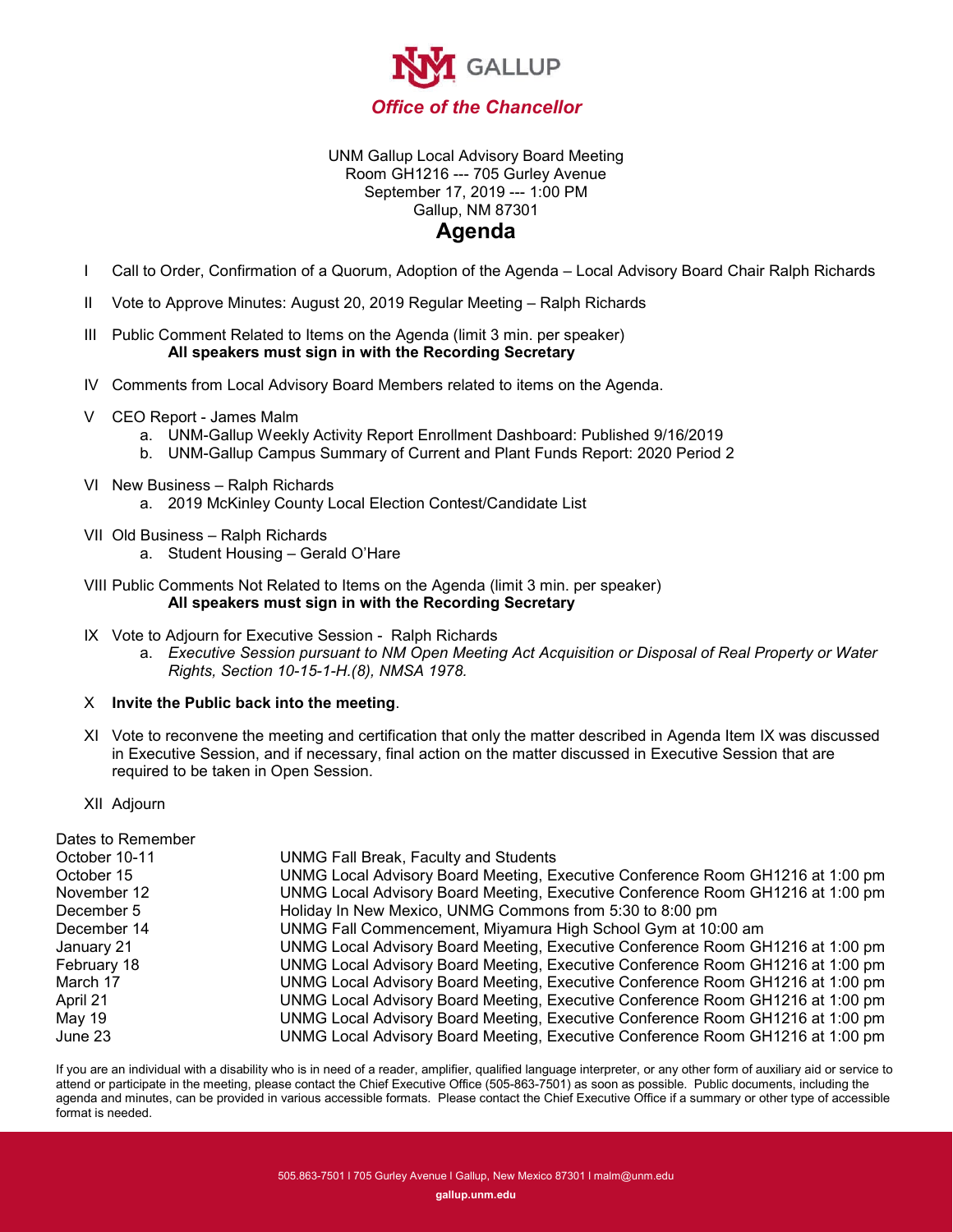

#### **UNM GALLUP LOCAL ADVISORY BOARD MINUTES**

| Tuesday, August 20, 2019         | $1:00$ PM               |
|----------------------------------|-------------------------|
| Executive Conference Room GH1216 | <b>Gallup, NM 87301</b> |
| UNM GALLUP LOCAL BOARD           |                         |
|                                  |                         |
|                                  |                         |
|                                  |                         |
|                                  |                         |
|                                  |                         |

#### UNM-GALLUP STAFF AND GUESTS:

| 0.1111 0.121 0.171 1.1110 0.0210 1.01          |                                            |
|------------------------------------------------|--------------------------------------------|
| James Malm. CEO                                | John Zimmerman, Faculty Assembly President |
| Dan Primozic. Dean of Instruction              | Rob Hunter, MCHS, CEO                      |
| Robert Griego, Director Business Operation     | Brett Newberry, Citizen                    |
| Jayme McMahon, Director Student Affairs        | <b>Christy Butler, Executive Assistant</b> |
| Brittany Babycos, Sr. Institutional Researcher |                                            |

#### AGENDA ITEM I - Call to Order, Confirmation of Quorum, Adoption of Agenda Chair Ralph Richards called the August 20, 2019 regular meeting of the UNM-Gallup Local Advisory Board to order at 1:04 PM with roll call. A quorum was present.

Motion was made by Olin Kieyoomia to approve the UNM Gallup Local Advisory Board Agenda as presented. Motion was seconded by Gerald O'Hara and approved by unanimous roll call vote at 1:04 PM.

#### **AGENDA ITEM II -** Approval of Minutes

Motion made by Olin Kieyoomia to approve the June 25, 2019 Board regular meeting minutes as presented, seconded by Gerald O'Hara. Motion approved by unanimous roll call vote at 1:05 PM.

Olin Kieyoomia made motion to approve the August 7, 2019 Board Notes as presented from the luncheon with the Provost, seconded by Gerald O'Hara and passed by unanimous roll call vote at 1:05 PM.

**AGENDA ITEM III** – Public Comment Related to Items on the Agenda (limit 3 min per speaker) None

**AGENDA ITEM IV** – Comment from Local Board Members Related to Items on the Agenda. None

**AGENDA ITEM V** – Chief Executive Officer's Report – James Malm

- a. UNM-Gallup WAR Dashboards: Summer & Fall 2019 James Malm reported headcount is +11% from last year. We are coming off a strong summer with a 5 year change +25% and a one year change +28% this helps with financial soundness and student success. It is good to have this success on campus.
- b. UNM-Gallup Campus Summary of Current and Plant Funds Report: 2019 Period 14 Robert Griego presented the June 30 unaudited report for last year. We are in the black this year.
- c. UNM-Gallup FNRRCAT Reserve Categorization Department Summary Report for FY2020 Robert Griego explained the report to the Board. There were no questions.
- d. UNM-Gallup Campus Summary of Current and Plant Funds Report: 2020 Period 1 Fiscal year began July 1. Budget is consistent with last year. Largest increase in budget is the 4% salary increase mandated from the Governor's Office. We are in good financial standing, at this time.

#### **AGENDA ITEM VI** – New Business – Ralph Richards

Thank you Dr. Malm and Keli for hosting the Garden Party.

#### **AGENDA ITEM VII** – Old Business – Ralph Richards

a. Student Housing – Brett Newberry has been speaking with Gerald O'Hara regarding housing for students. He recommends looking at downtown housing. Housing is an important issue for our students. Public / private project for student housing should be considered. No hard numbers were presented. Transportation is also a big issue.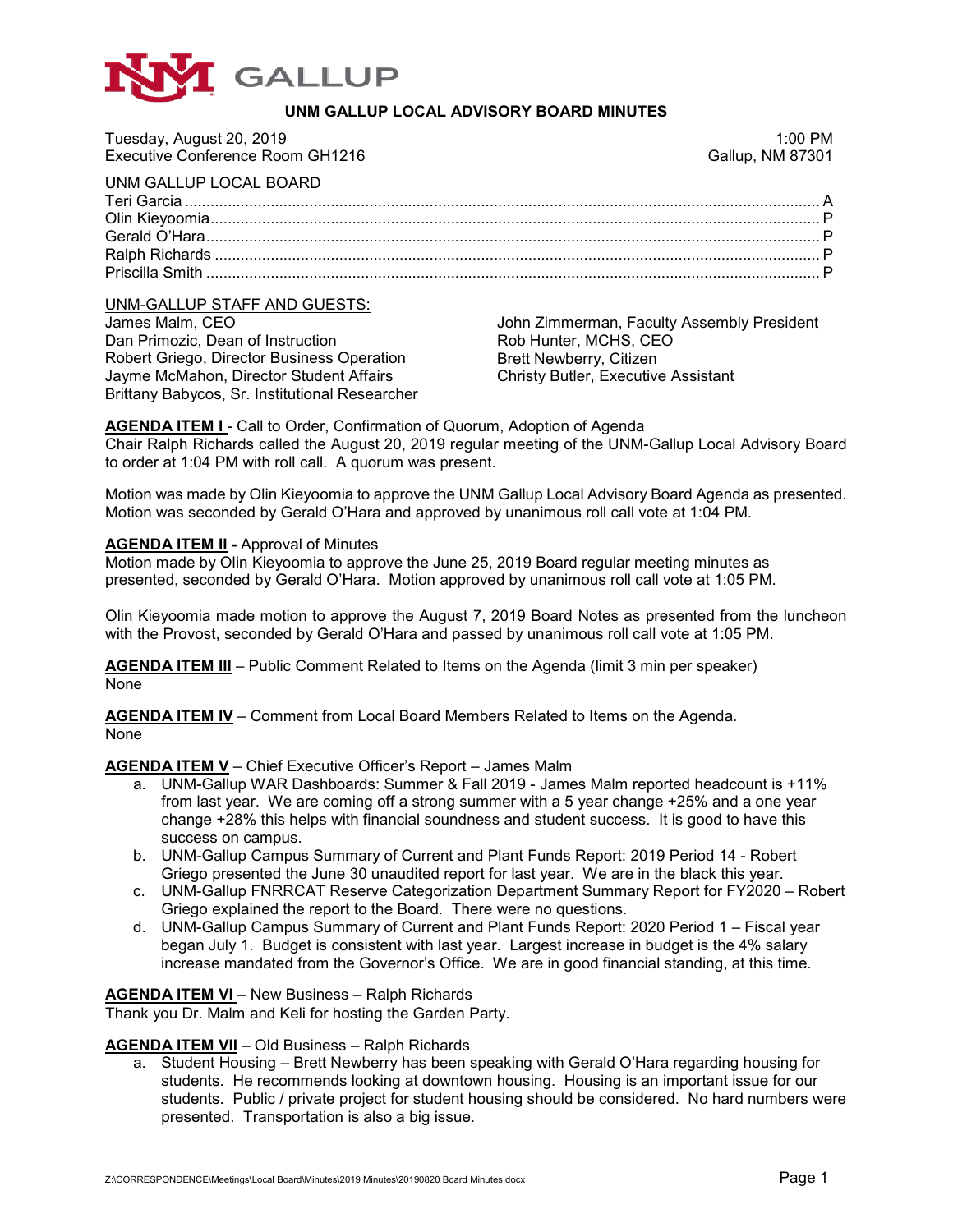b. Report on Branch Campus letter to Regents and President Stokes. Ralph Richards received a letter from President Stokes in response to the letter received from the branch campuses. Ralph will continue to work on the requests from the branch campuses.

**AGENDA ITEM IX** – Public Comments Not Related to Items on the Agenda (limit 3 min. per speaker) **None** 

#### **AGENDA ITEM X** – Adjourn

Gerald O'Hara made motion to adjourn, seconded by Olin Kieyoomia and passed by unanimous roll call vote at 2:50 PM.

\_\_\_\_\_\_\_\_\_\_\_\_\_\_\_\_\_\_\_\_\_\_\_\_\_\_\_\_\_\_\_\_\_\_\_\_\_\_ \_\_\_\_\_\_\_\_\_\_\_\_\_\_\_\_\_\_\_\_\_\_\_\_\_\_\_\_\_\_\_\_\_\_\_\_\_\_

Ralph Richards, Chair **Priscilla Smith, Secretary** 

Christy Butler, Executive Assistant Board Recording Secretary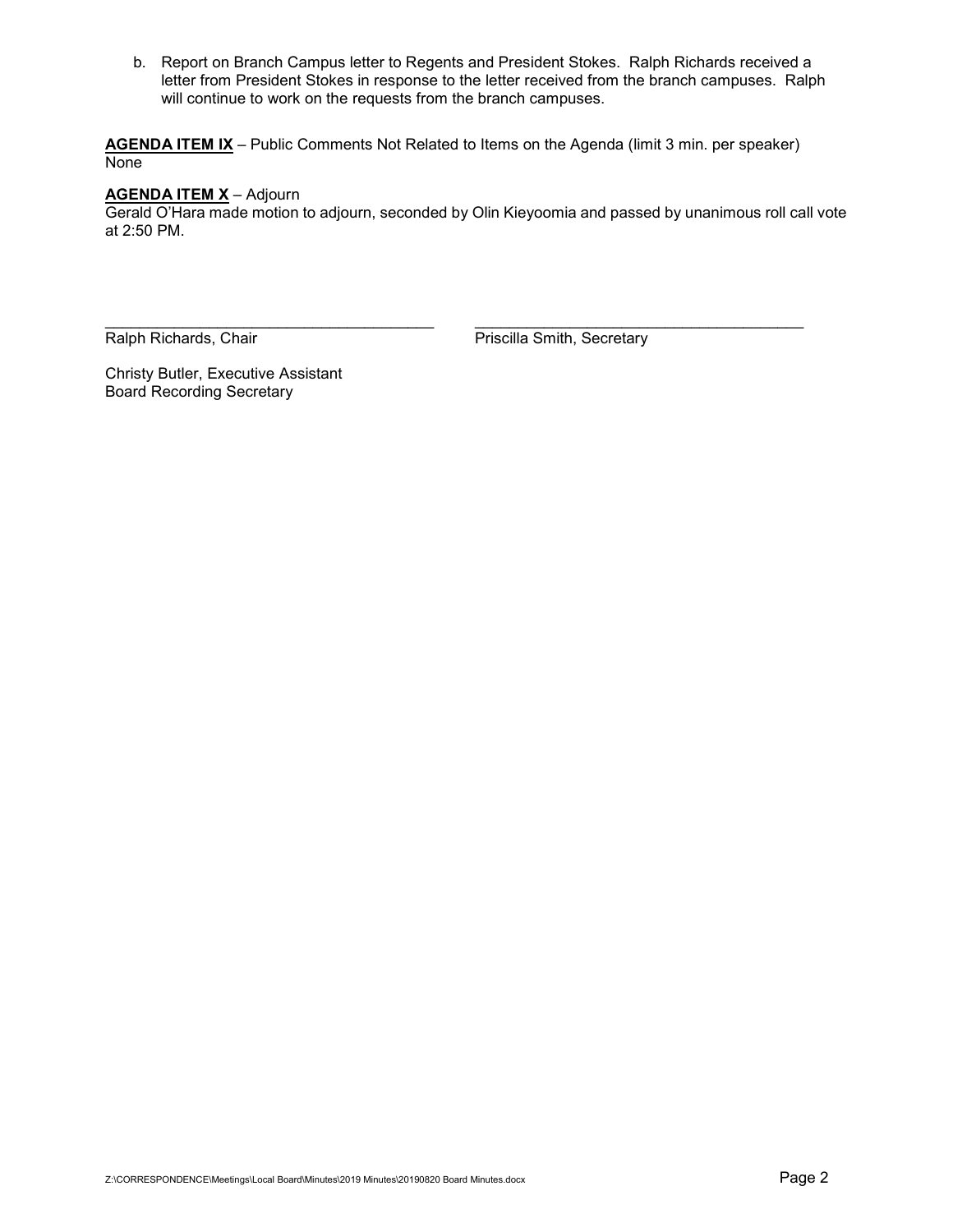Accessed: 9/16/2019, 1:43 PM

### **Fall 2019**

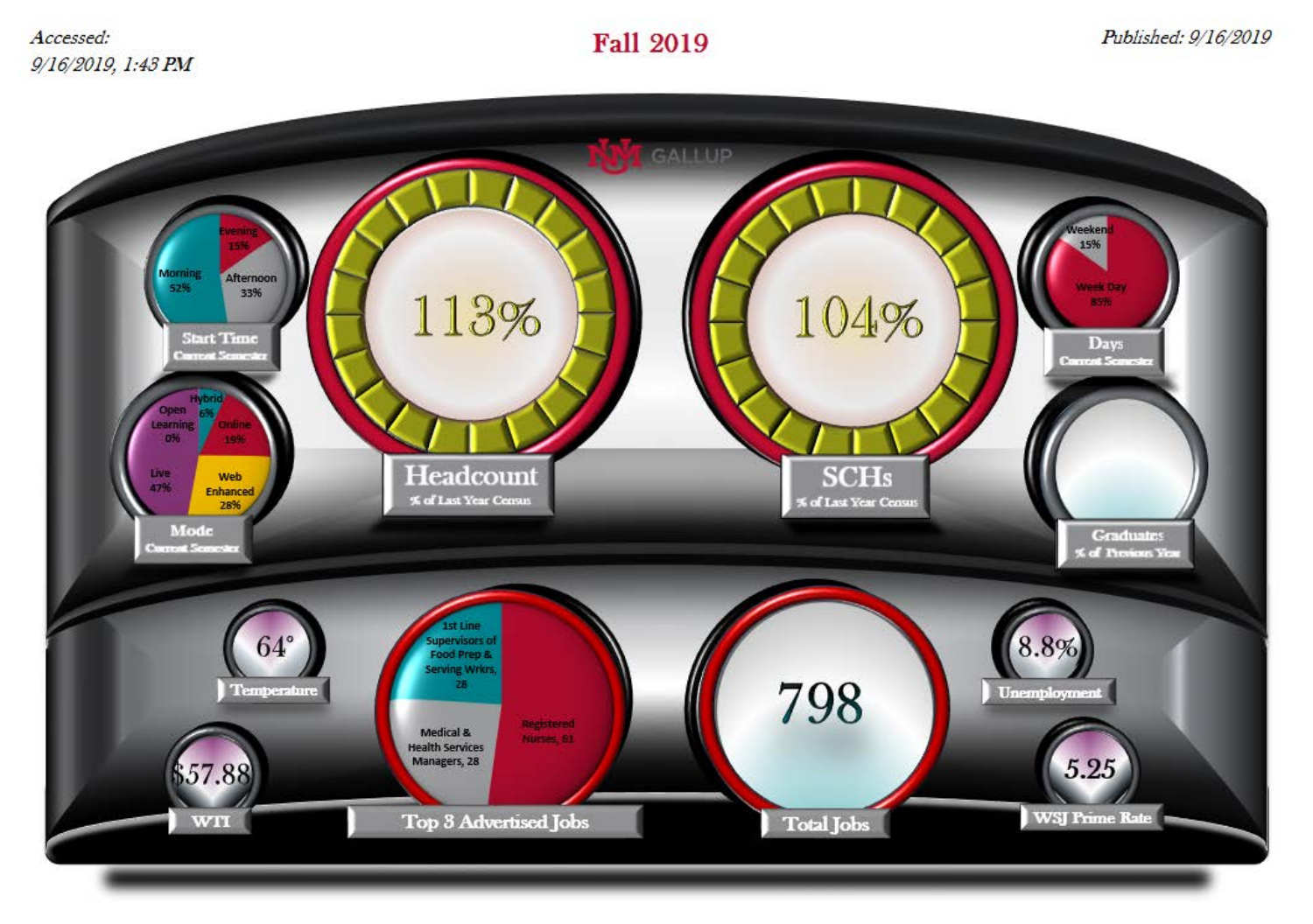

#### **Exhibit 1 - UNM GALLUP Campus Summary of Current and Plant Funds**

| Original         | <b>Revised</b>   |                     |
|------------------|------------------|---------------------|
| Budget 2020      | Budget 2020      | <b>Actuals 2020</b> |
| <b>PERIOD 02</b> | <b>PERIOD 02</b> | <b>PERIOD 02</b>    |

|                                |                                                             |            |            |              |                    | Unrestricted Restricted Unrestricted Restricted Unrestricted Restricted |     |
|--------------------------------|-------------------------------------------------------------|------------|------------|--------------|--------------------|-------------------------------------------------------------------------|-----|
| Revenues                       | Instruction and General                                     | 15,302,937 | 742,610    | 15,302,937   |                    | 3,382,106.38                                                            | .00 |
|                                | Student Social and Cultural Ex 15                           | 79,120     | 2.800      | 79,120       |                    | 39,024.60                                                               | .00 |
|                                | Research Ex 16                                              | $\Omega$   |            | $\Omega$     |                    | .00                                                                     | .00 |
|                                | Public Service Ex 17                                        | 12,773     | 1,008,620  | 12,773       |                    | 9,075.00                                                                | .00 |
|                                | Auxiliaries Ex 20                                           | 1,230,303  |            | 1,230,303    | ΩI                 | 387,777.07                                                              | .00 |
| <b>Subtotal Current Funds</b>  |                                                             | 16,625,133 | 1,754,030  | 16,625,133   | ΩI                 | 3,817,983.05                                                            | .00 |
| <b>TOTAL Revenues</b>          |                                                             | 16,625,133 | 1,754,030  | 16,625,133   |                    | 3,817,983.05                                                            | .00 |
| Beginning Balance              | Instruction and General                                     | 5,562,831  |            | 0            |                    | 6,795,805.08                                                            | .00 |
|                                | Student Social and Cultural Ex 15                           | 64,424     |            | $\Omega$     |                    | 109,499.51                                                              | .00 |
|                                | Public Service Ex 17                                        | 318,445    |            | $\Omega$     |                    | 327,588.04                                                              | .00 |
|                                | Internal Services Ex 18                                     | 3.640      |            | $\Omega$     |                    | (2,011.50)                                                              | .00 |
|                                | Student Aid Ex 19                                           | 276,587    |            | $\Omega$     |                    | 237, 144. 34                                                            | .00 |
|                                | Auxiliaries Ex 20                                           | 169.929    |            | $\Omega$     |                    | 44,971.66                                                               | .00 |
| Subtotal Current Funds         |                                                             | 6,395,856  |            | $\mathbf{0}$ | ΩI                 | 7,512,997.13                                                            | .00 |
| <b>TOTAL Beginning Balance</b> |                                                             | 6,395,856  |            | $\mathbf{0}$ |                    | 0 7,512,997.13                                                          | .00 |
| Total Available                | Instruction and General                                     | 20,865,768 | 742,610    | 15,302,937   | ΩI                 | 10, 177, 911.46                                                         | .00 |
|                                | Student Social and Cultural Ex 15                           | 143,544    | 2,800      | 79,120       |                    | 148,524.11                                                              | .00 |
|                                | Research Ex 16                                              | $\Omega$   |            | $\Omega$     |                    | .00                                                                     | .00 |
|                                | Public Service Ex 17                                        | 331,218    | 1,008,620  | 12,773       |                    | 336,663.04                                                              | .00 |
|                                | Internal Services Ex 18                                     | 3.640      |            | $\Omega$     |                    | (2,011.50)                                                              | .00 |
|                                | Student Aid Ex 19                                           | 276,587    |            | $\Omega$     | ΩI                 | 237, 144. 34                                                            | .00 |
|                                | Auxiliaries Ex 20                                           | 1,400,232  |            | 1,230,303    |                    | 432,748.73                                                              | .00 |
| <b>Subtotal Current Funds</b>  | 23,020,989                                                  | 1,754,030  | 16,625,133 |              | 0 11, 330, 980. 18 | .00                                                                     |     |
| <b>TOTAL Total Available</b>   | 0 11, 330, 980. 18<br>23,020,989<br>1,754,030<br>16,625,133 |            |            |              |                    | .00                                                                     |     |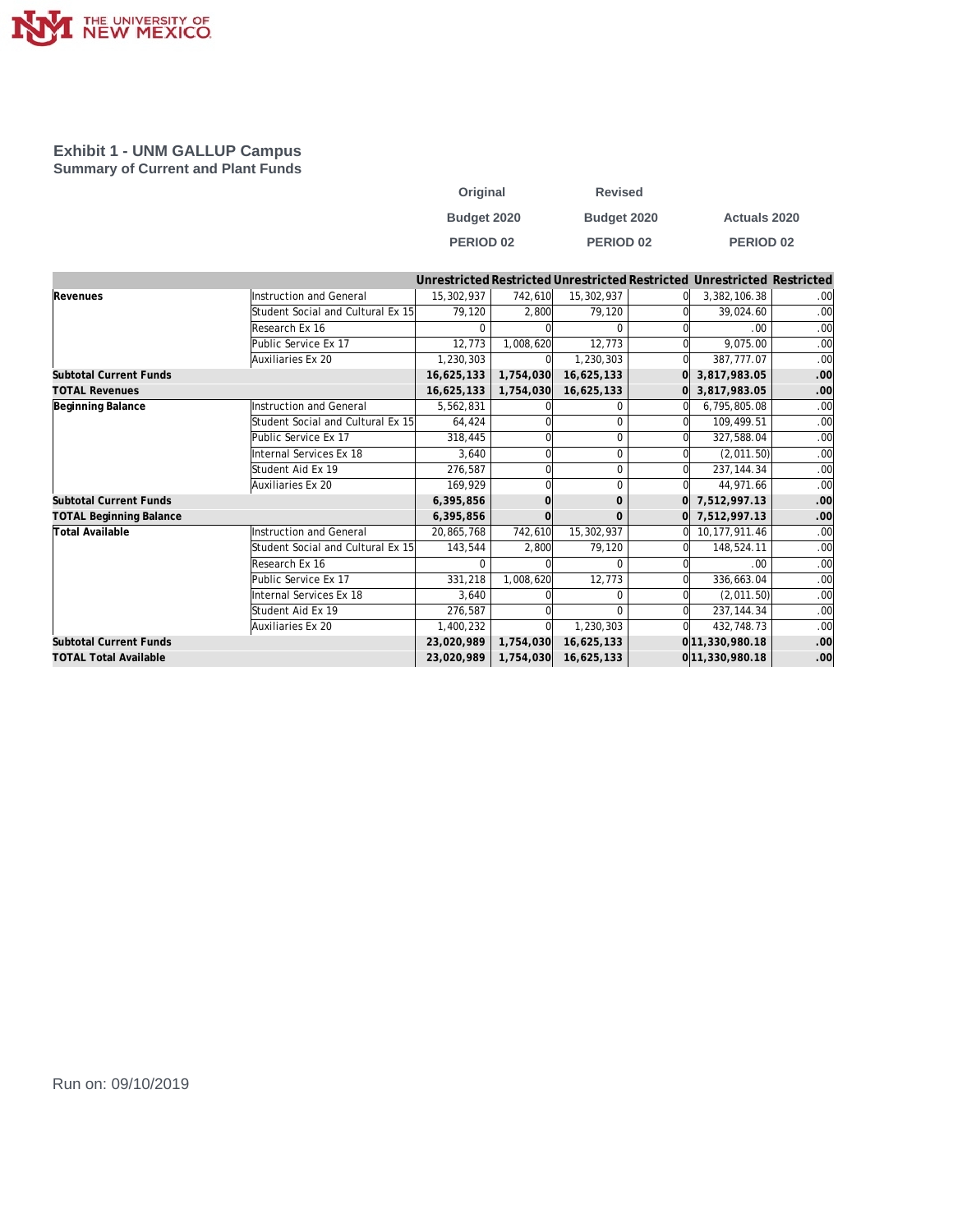

#### **Exhibit 1 - UNM GALLUP Campus Summary of Current and Plant Funds**

| Original         | <b>Revised</b>   |                     |
|------------------|------------------|---------------------|
| Budget 2020      | Budget 2020      | <b>Actuals 2020</b> |
| <b>PERIOD 02</b> | <b>PERIOD 02</b> | <b>PERIOD 02</b>    |

|                                               |                                   |            |           |              |          | Unrestricted Restricted Unrestricted Restricted Unrestricted Restricted |     |
|-----------------------------------------------|-----------------------------------|------------|-----------|--------------|----------|-------------------------------------------------------------------------|-----|
| Expenditures                                  | Instruction and General           | 14,679,602 | 742,610   | 14,681,602   | $\Omega$ | 1,812,011.33                                                            | .00 |
|                                               | Student Social and Cultural Ex 15 | 79,120     | 2,800     | 79,120       |          | 3,597.37                                                                | .00 |
|                                               | Research Ex 16                    | 0          |           | $\Omega$     |          | .00                                                                     | .00 |
|                                               | Public Service Ex 17              | 12,773     | 1,008,620 | 12,773       |          | 4,555.74                                                                | .00 |
|                                               | Internal Services Ex 18           | $\Omega$   |           | $\Omega$     | $\Omega$ | 981.62                                                                  | .00 |
|                                               | Student Aid Ex 19                 | 100,000    |           | 100,000      | $\Omega$ | 44,420.00                                                               | .00 |
|                                               | Auxiliaries Ex 20                 | 1,190,303  |           | 1,190,303    | ΩI       | 332,525.25                                                              | .00 |
| Subtotal Current Funds                        |                                   | 16,061,798 | 1,754,030 | 16,063,798   | $\Omega$ | 2,198,091.31                                                            | .00 |
| <b>TOTAL Expenditures</b>                     |                                   | 16,061,798 | 1,754,030 | 16,063,798   |          | $0$   2,198,091.31                                                      | .00 |
| Transfers                                     | Instruction and General           | (623, 335) |           | (621, 335)   |          | (561, 335.00)                                                           | .00 |
|                                               | Student Aid Ex 19                 | 100,000    |           | 100,000      |          | .00                                                                     | .00 |
|                                               | Auxiliaries Ex 20                 | (40,000)   |           | (40,000)     |          | .00                                                                     | .00 |
| <b>Subtotal Current Funds</b>                 |                                   | (563, 335) |           | (561, 335)   | $\Omega$ | (561, 335.00)                                                           | .00 |
| <b>TOTAL Transfers</b>                        |                                   | (563, 335) |           | (561, 335)   | $\Omega$ | (561, 335.00)                                                           | .00 |
| Ending Balance                                | Instruction and General           | 5,562,831  |           | $\Omega$     | $\Omega$ | 7,804,565.13                                                            | .00 |
|                                               | Student Social and Cultural Ex 15 | 64,424     |           | $\Omega$     |          | 144,926.74                                                              | .00 |
|                                               | Research Ex 16                    | O          |           | 0            |          | .00                                                                     | .00 |
|                                               | Public Service Ex 17              | 318,445    |           | $\mathbf 0$  |          | 332, 107.30                                                             | .00 |
|                                               | Internal Services Ex 18           | 3,640      |           | $\mathbf 0$  | $\Omega$ | (2,993.12)                                                              | .00 |
|                                               | Student Aid Ex 19                 | 276,587    |           | $\mathbf 0$  | $\Omega$ | 192,724.34                                                              | .00 |
|                                               | Auxiliaries Ex 20                 | 169,929    |           | $\Omega$     | 0l       | 100,223.48                                                              | .00 |
| <b>Subtotal Current Funds</b>                 |                                   | 6,395,856  |           | $\mathbf{0}$ | 0l       | 8,571,553.87                                                            | .00 |
| <b>TOTAL Ending Balance</b>                   |                                   | 6,395,856  |           | $\mathbf{0}$ |          | $0$ 8,571,553.87                                                        | .00 |
| Total Expenditures, Transfers and<br>Balances |                                   | 23,020,989 | 1,754,030 | 16,625,133   |          | 0 11, 330, 980. 18                                                      | .00 |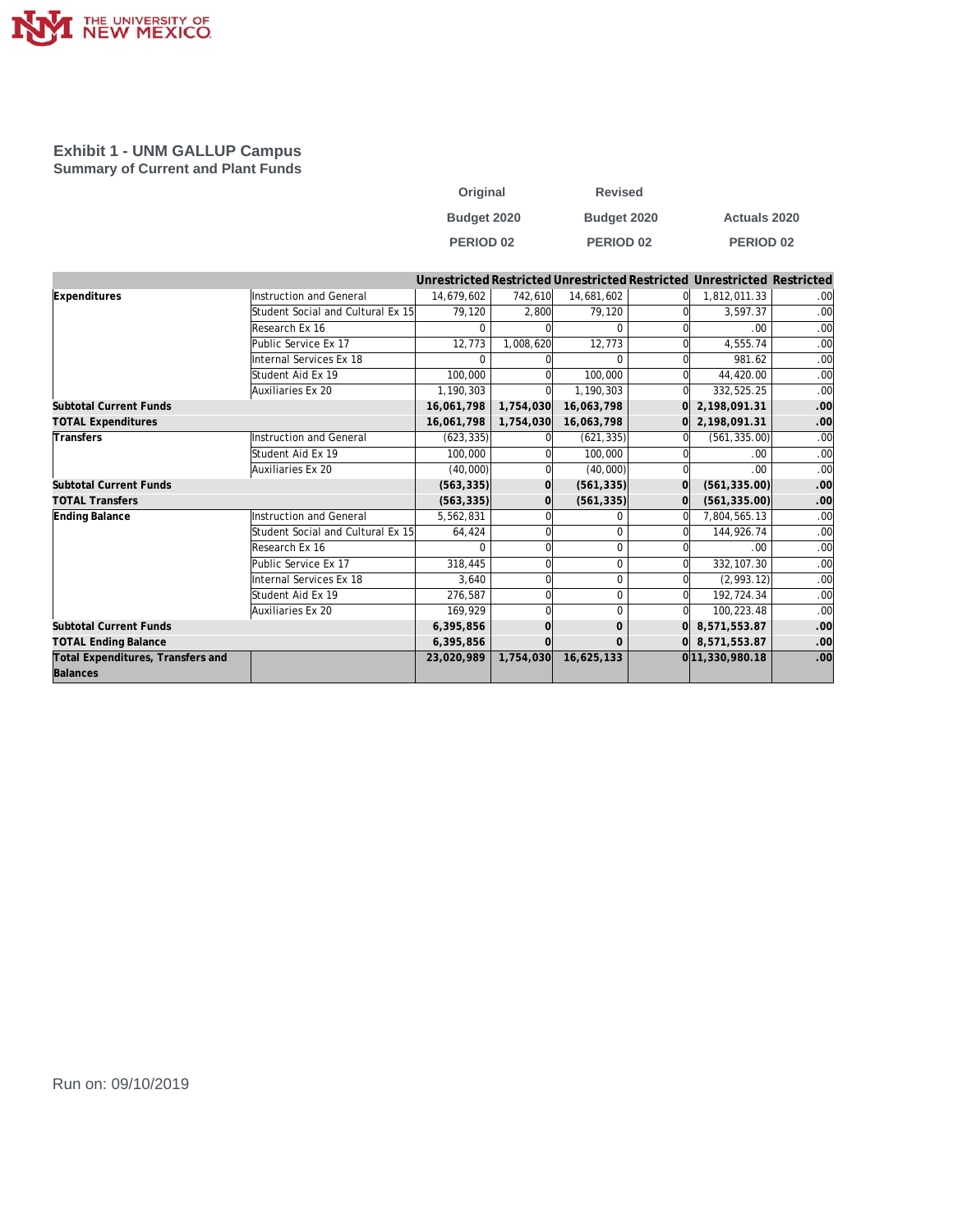SOS HOME PAGE VOTER INFORMATION PORTAL

Select Language |  $\blacktriangledown$ 

## **2019 Local Election Contest/Candidate List**

| Search By: | County        |              | McKinley<br>v                                                                        |
|------------|---------------|--------------|--------------------------------------------------------------------------------------|
|            | Office        |              | EXECUTIVE AND POPULATION IN THE TERRITORY IN THE PRESS                               |
|            | Party         |              | The contract of the African contract is a contract provided and contract of the con- |
|            | <b>Search</b> | <b>Reset</b> | <b>Export List</b><br>to<br>Excel (xls)                                              |

| Contest                                                                          | County                                                                    | Name                    | Physical Address                                                    | Mailing Address                         | Email/Phone                 | Filing<br>Date/Time   | Ballot<br>Order | <b>Status</b>    |
|----------------------------------------------------------------------------------|---------------------------------------------------------------------------|-------------------------|---------------------------------------------------------------------|-----------------------------------------|-----------------------------|-----------------------|-----------------|------------------|
| School Board Member Position 1<br><b>GALLUP/MCKINLEY COUNTY SB 1</b>             | McKinley                                                                  | OLIN KIEYOOMIA          | HWY 491, MM 25 N<br><b>PO Box 111</b><br>Tohatchi NM<br>TOHATCHI NM | okieyoomia@yahoo.com                    | 8/27/2019<br>9:13:18 AM     |                       | Qualified       |                  |
|                                                                                  |                                                                           |                         | 87325                                                               | 87325                                   | (505) 470-7341              |                       |                 |                  |
| School Board Member Position 1<br>McKinley<br><b>GALLUP/MCKINLEY COUNTY SB 1</b> |                                                                           | <b>KEVIN M MITCHELL</b> | 1.5 MS MM 25 N<br><b>HWY 491</b><br><b>TOHATCHI NM</b><br>87325     | <b>PO Box 456</b><br>Gallup NM<br>87305 | kevin.mitchell186@gmail.com | 8/27/2019             | $\overline{2}$  | Qualified        |
|                                                                                  |                                                                           |                         |                                                                     |                                         | (505) 879-5017              | 9:03:35 AM            |                 |                  |
| School Board Member Position 1                                                   |                                                                           | <b>REBEKAH YVONNE</b>   | 6.5 MI W MP 15<br><b>HWY 491</b>                                    | Po Box 3976<br><b>Yatahey NM</b>        | lovelyone85202@yahoo.com    | 8/27/2019<br>12:47:47 | 3               | <b>Oualified</b> |
| <b>GALLUP/MCKINLEY COUNTY SB 1</b>                                               | McKinley<br><b>NEZ</b>                                                    |                         | <b>MEXICAN SPRINGS</b><br>NM 87320                                  | 87375                                   | (480) 589-5323              | PM                    |                 |                  |
| School Board Member Position 1                                                   | 176 S 301<br>McKinley<br><b>STEPHANIE VICENTI</b><br><b>ZUNI NM 87327</b> | Box 578                 | svicenti7@yahoo.com                                                 | 8/27/2019                               |                             | Qualified             |                 |                  |
| ZUNI SCHOOL BOARD                                                                |                                                                           |                         |                                                                     | Zuni NM 87327                           | (505) 879-6279              | 3:11:10 PM            |                 |                  |

https://candidateportal.servis.sos.state.nm.us/CandidateList.aspx?eid=27 **4** 7&cty=13 **113**